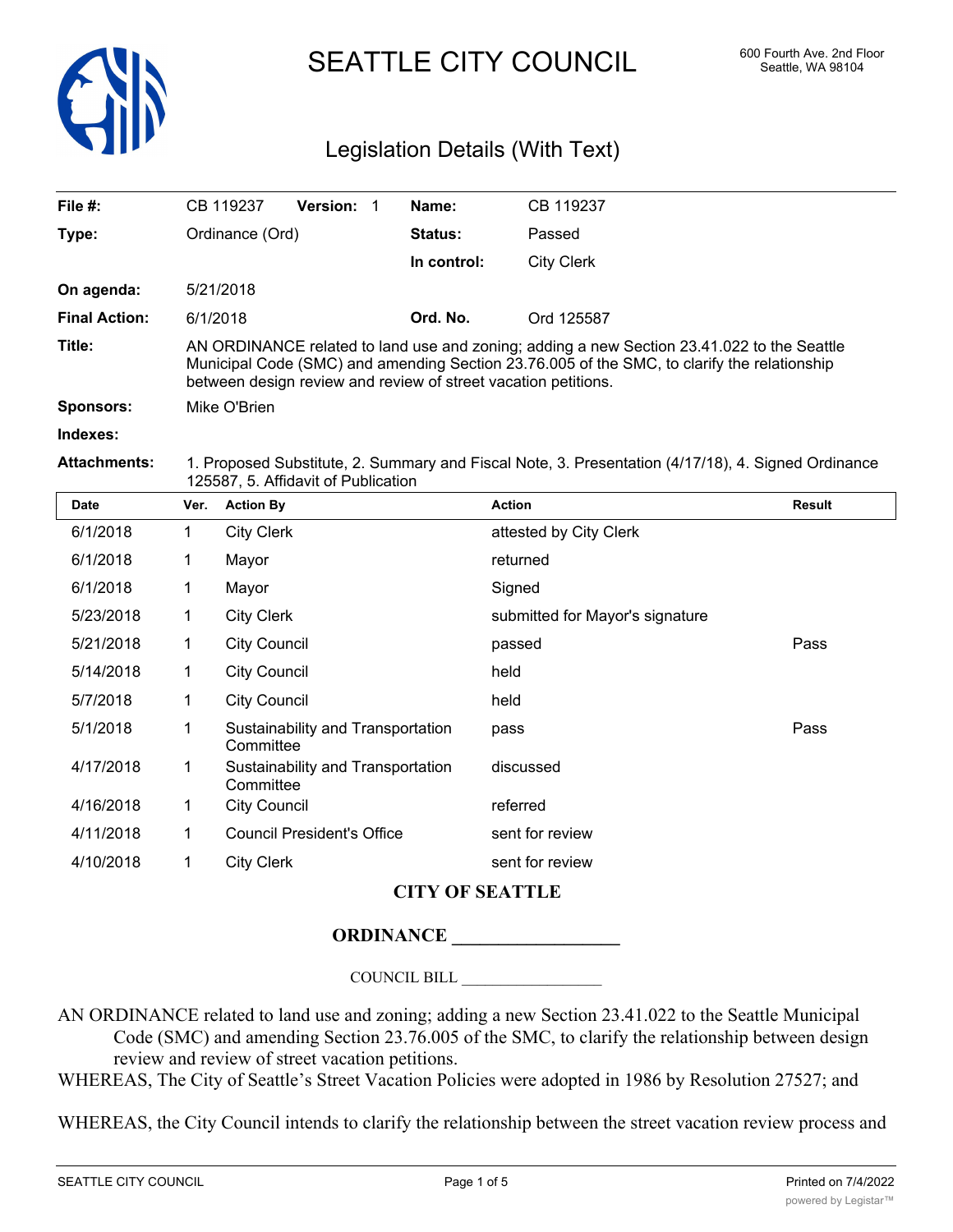the Design Review program; NOW, THEREFORE,

#### **BE IT ORDAINED BY THE CITY OF SEATTLE AS FOLLOWS:**

Section 1. A new Section 23.41.022 is added to the Seattle Municipal Code as follows:

#### **23.41.022 Coordination of design review and vacations of right-of-way**

A. Full design review. The following requirements apply to projects that seek the vacation of a public right-of-way pursuant to Chapter 15.62 and are subject to or for which an applicant has elected full design review pursuant to Section 23.41.004:

1. Early design guidance. Before submitting any application materials to begin the early design guidance process, an applicant shall consult with the Seattle Design Commission. The purpose of the consultation is to have the Seattle Design Commission provide recommendations to the Design Review Board before the board holds any early design guidance meetings under Section 23.41.014. The Seattle Design Commission recommendations may include any initial concerns about the proposed project and any conceptual design or siting alternatives, including any no-vacation alternatives prepared.

2. Design Review Board recommendation. The Design Review Board shall not hold a final recommendation meeting until the Seattle Design Commission makes a recommendation on the Public Trust Analysis phase of a street vacation review as described in the Street Vacation Policies.

B. Administrative design review. The following requirements apply to projects that seek the vacation of a public right-of-way pursuant to Seattle Municipal Code Chapter 15.62 and are subject to or for which an applicant has elected administrative design review pursuant to Section 23.41.004.

1. Early design guidance. Before the Director makes guideline priorities available, an applicant shall consult with the Seattle Design Commission. The purpose of the consultation is to have the Seattle Design Commission provide recommendations to the Director, prior to the Director identifying priorities pursuant to Section 23.41.016. The Seattle Design Commission recommendations may include any initial concerns about the proposed project and any conceptual design or siting alternatives, including any no-vacation alternatives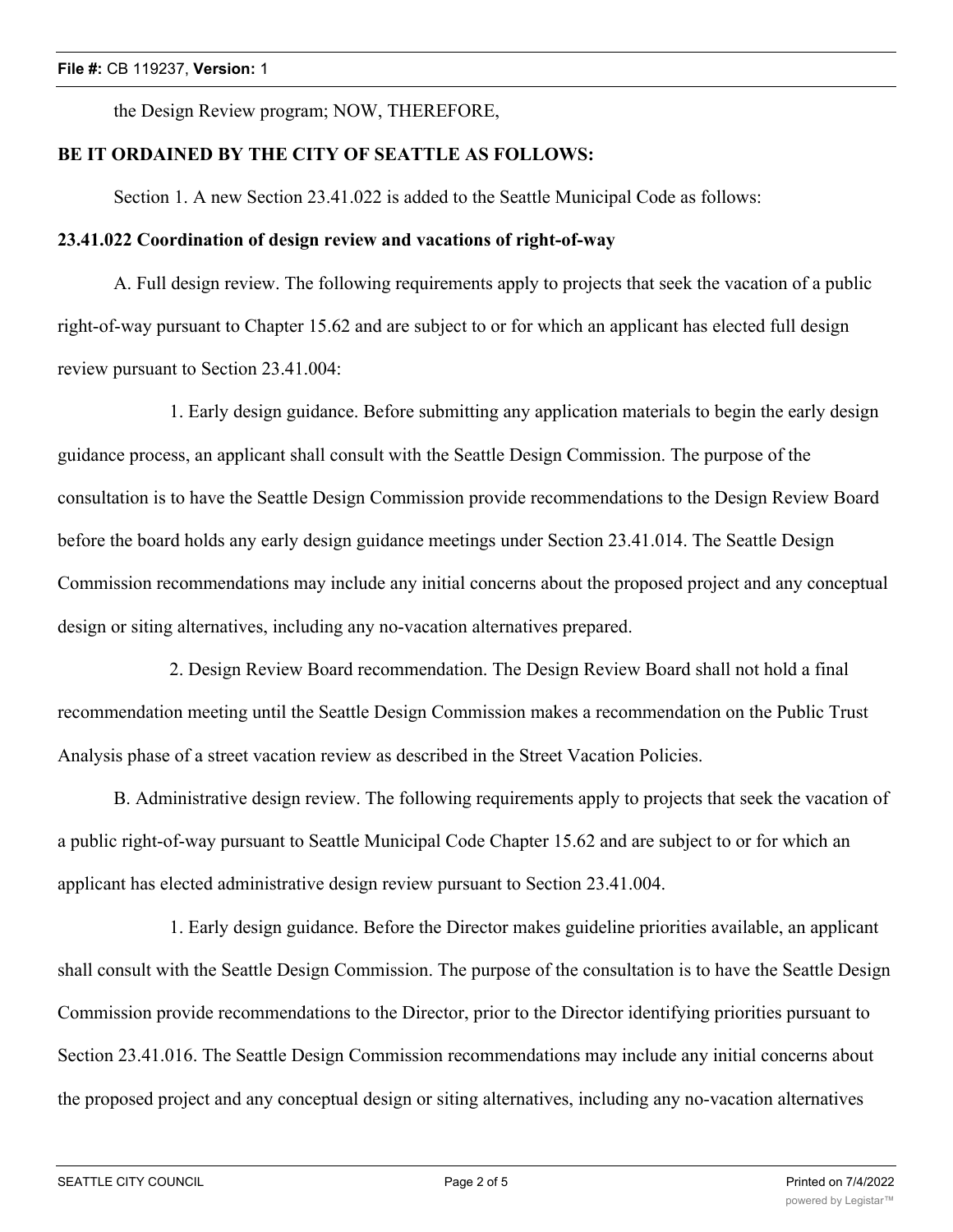#### **File #:** CB 119237, **Version:** 1

prepared.

2. Design Review Board recommendation. The Director shall not make a recommendation pursuant to Section 23.41.016 until the Seattle Design Commission makes a recommendation on the Public Trust Analysis phase of a street vacation review.

Section 2. Section 23.76.005 of the Seattle Municipal Code, last amended by Ordinance 123913, is amended as follows:

#### **23.76.005 Time for decisions**

A. Except as otherwise provided in this Section 23.76.005 or otherwise agreed to by the applicant, land use decisions on applications shall be made within 120 days after the applicant has been notified that the application is complete. In determining the number of days that have elapsed after the notification that the application is complete, the following periods shall be excluded:

1. All periods of time during which the applicant has been requested by the Director to correct plans, perform required studies, or provide additional required information, until the Director determines that the request has been satisfied;

2. Any extension of time mutually agreed upon by the Director and the applicant;

3. For projects for which an EIS has been required, the EIS process time period established in subsection 23.76.005.B;

4. Any time period for filing an appeal of the land use decision to the Hearing Examiner, and the time period to consider and decide the appeal; and

5. All periods of time during which the applicant has been requested by the Director to pay pastdue permit fees, until the Director determines that the request has been satisfied or until the permit is cancelled for failure to pay fees.

B. The time required to prepare an EIS shall be agreed to by the Director and applicant in writing. Unless otherwise agreed to by the applicant, a final environmental impact statement shall be issued by the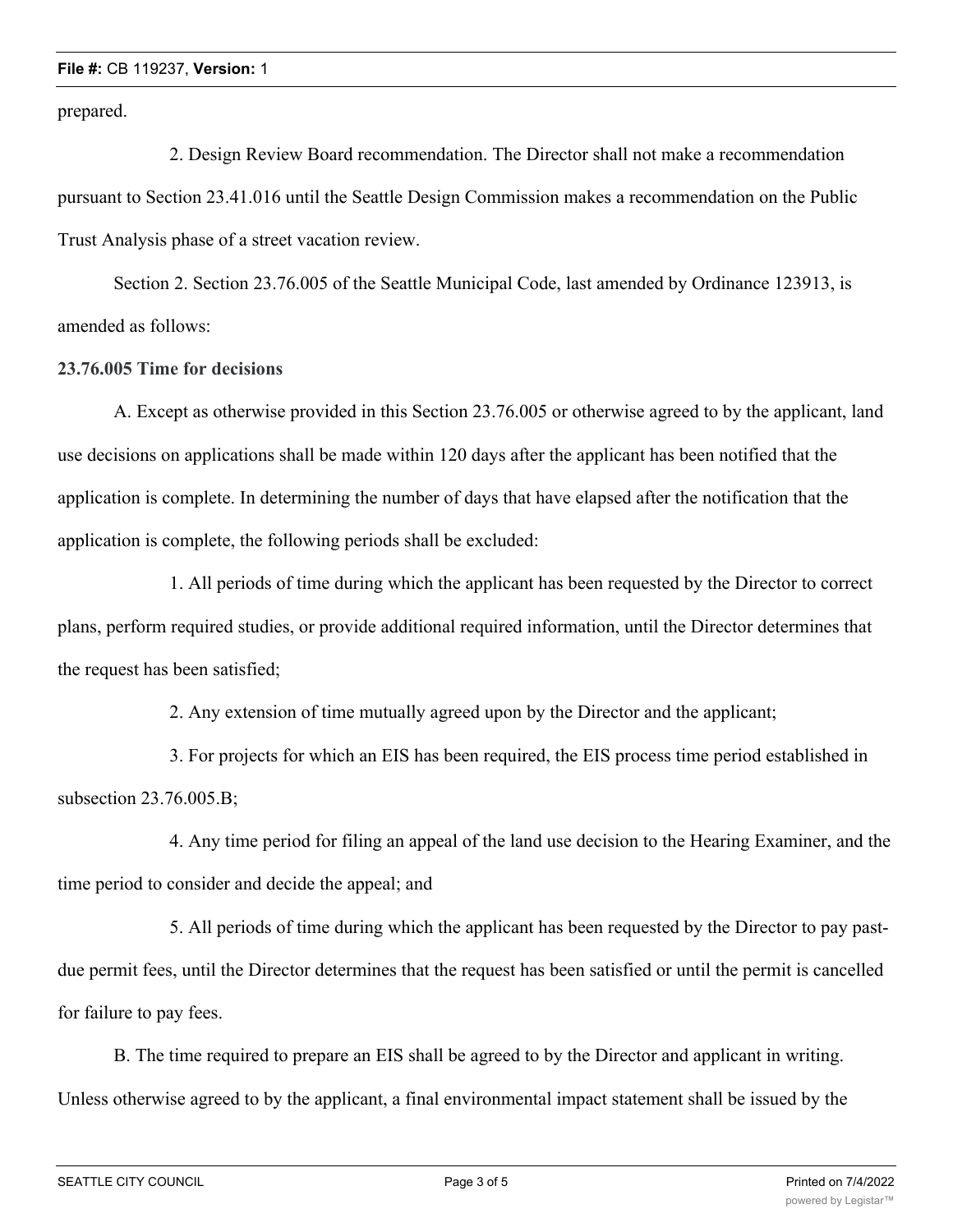#### **File #:** CB 119237, **Version:** 1

Director within one year following the issuance of a Determination of Significance for the proposal, unless the EIS consultant advises that a longer time period is necessary. In that case, the additional time shall be that recommended by the consultant, not to exceed an additional year.

C. The time limits established by subsections 23.76.005.A and B do not apply if a permit application:

1. ((requires)) Requires an amendment to the Comprehensive Plan or the Land Use Code; or

2. ((requires)) Requires the siting of an essential public facility;  $((\theta \cdot \mathbf{r}))$ 

3. ((is)) Is substantially revised by the applicant, in which case the time period shall start from

the date at which the revised project application is determined to be complete;  $((.)$  or

4. Requires the vacation of public right-of-way.

\* \* \*

Section 3. This ordinance shall take effect and be in force 30 days after its approval by the Mayor, but if not approved and returned by the Mayor within ten days after presentation, it shall take effect as provided by Seattle Municipal Code Section 1.04.020.

| Passed by the City Council the                           | day of |        | , 2018, and signed by |
|----------------------------------------------------------|--------|--------|-----------------------|
| me in open session in authentication of its passage this |        | day of | 2018.                 |

President of the City Council

Approved by me this \_\_\_\_\_\_\_\_ day of \_\_\_\_\_\_\_\_\_\_\_\_\_\_\_\_\_\_\_\_\_\_\_\_\_, 2018.

Jenny A. Durkan, Mayor

Filed by me this \_\_\_\_\_\_\_ day of \_\_\_\_\_\_\_\_\_\_\_\_\_\_\_\_\_\_\_\_\_\_\_\_\_, 2018.